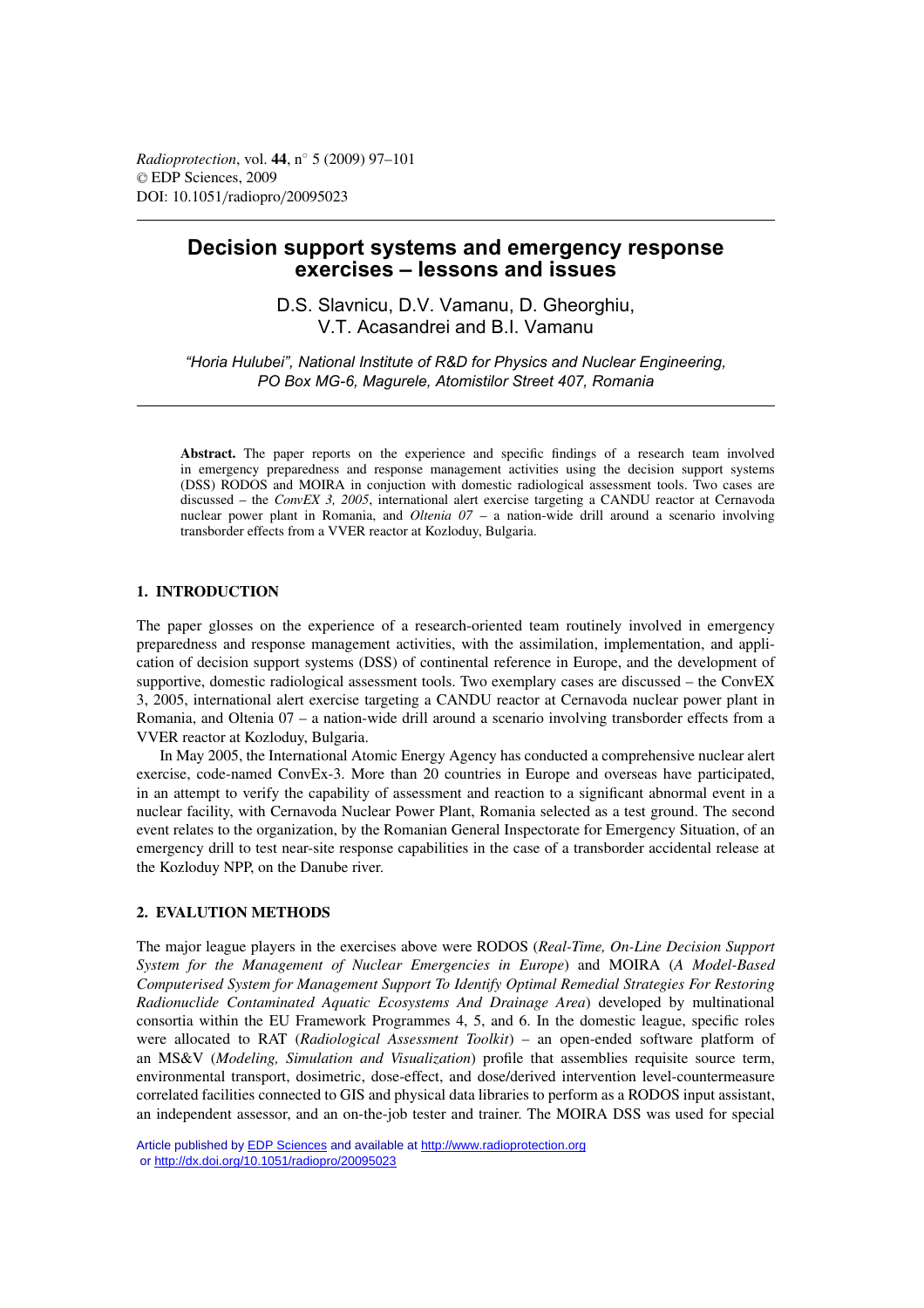#### 98 RADIOPROTECTION

requirements regarding the medium-long term contamination of drinking water and fish, or the people's exposure.

RODOS [1, 2] is a heavy-weight facility operating from a graphics station, covering the early (1–7 days) as well as the intermediate and long (ingestion) phases (months, years) in the development of an accidental release, dwelling comprehensively in health, environmental, and economic consequences considerations.

RAT ('*Radiological Assessment Toolkit*') is, on the other hand, a lighter-weight player mainly focusing on NIPNE's emergency assistance business – a part of institute's mission statement. Based on a predecessor developed for U.S. NRC in-house exercises [3] and drawing upon the U.S. NRC/DOE/EPA's technical specifications [4] RAT is designed to operate at a PC desktop/laptop level, dwelling in fast assessments of radioactive inventories, source terms, environmental dispersion dose and derived response levels.

MOIRA [5] is designed to provide, *inter alia*, for a reliable assessment of possible alternative rehabilitation strategies for the aquatic environment.

The working sequence went as follows:

*Step 1*: the ancillary RAT assistant has expeditiously provided 8-hour meteo forecasts emphasizing the wind and precipitation regime at, and near the accident site, with a potential coverage of the mesoscale. To this effect, the RAT team has developed a dedicated software capable of offline-browsing a public meteorological forecast data resource – the *UK.Weather.com* in order to mine-out parameters of prime consequence in determining the motion and the dispersive properties of masses of air overflowing the Cernavoda NPP area prior, and during the (simulated) abnormal release. These include *wind direction and speed*, an inference of the *cloud cover*, and the *precipitations.*

*Step 2* has seen RODOS at work, given the input described. For the sake of illustration, several RODOS capabilities are presented in the sequel, as reflected in the *ConvEX-3* drill.

The source terms were back-engineered, trial-an-error fashion, from the doses that would warrant certain responses on certain areas, as deemed adequate by the drill planners. In particular, the Kozloduy scenario employed a modified reference source term for a VVER 1000 reactor – available in the database of the RODOS system.

## **3. RESULTS AND CONCLUSION**

The first information required by the decision makers has targeted the appropriateness of *early countermeasures*– sheltering and evacuation of population, administration of iodine tablets – and the dose levels expected in the potentially affected area. Fig. 1 illustrates the doses consecutive to the first round in the (virtual) release that was assumed to last for 4 hours.

Based on this evaluation the RODOS system recommended the administration of iodine tablets to children, in a specified and charted area [6]. Complementarily, RAT has also engaged in the *radiological assessment* and the *countermeasure design*. However, in contrast with RODOS – that was bearing the prime responsibility for issuing, near-real time manner, information of immediate relevance for directing the response, RAT has adopted a strategy of *alternative situations coverage,* based on '*what if*' scenarios, that means preventive knowledge of what the doses should be e.g. *if* the atmosphere is class A, or B, C, D, E, F; and *if* the release can be categorized as 'ground', or 'elevated'; and *if* the release was, or was not, under rain. Fig. 2 presents countermeasure areas following from RAT assessments conducted as described.

On *ConvEX* Day-2, a controlled release through the stack was assumed and the true wind direction was taken into account. On these, RODOS had no countermeasure to recommend, as the predicted doses fell below the normative levels.

For the regional scenario, contamination of part of the Danube river catchments was simulated in line with the radioactive release postulated for Day-1. Fallout of Cs-137 and Sr-90 was calculated using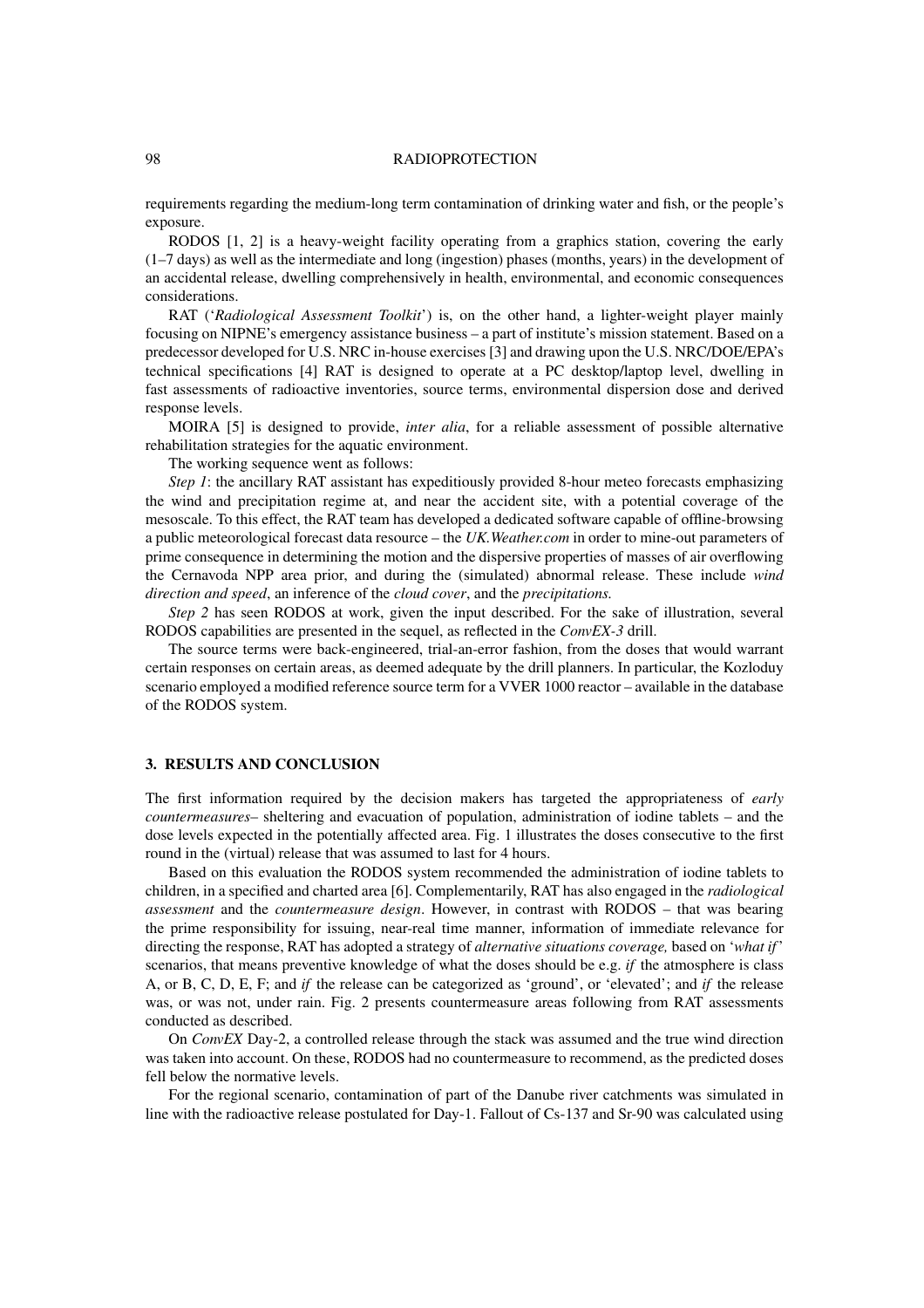#### ECORAD 2008 99

RODOS, and the results were used to estimate long term radiological consequences by hydrological pathways, using the MOIRA system.

The evaluation of expected doses from fish in the Danube river indicated that no countermeasure is warranted; on the other hand, restrictions on drinking water appeared advisable.

The RODOS and RAT systems offered, similarly, support to the Civil Defense during OLTENIA drill, providing the required information on the area to exercise mitigating intervention (like evacuation) in a limited neighborhood of the town of Bechet (Fig. 3).



**Figure 1.** RODOS results: thyroid dose distribution for adults in case of no-countermeasures (a) and potential area affected by countermeasures: administration of iodine tablets for children (b).



**Figure 2.** RAT results: reference dose areas, by atmospheric stability (Pasquill A, B, C, D, E, F).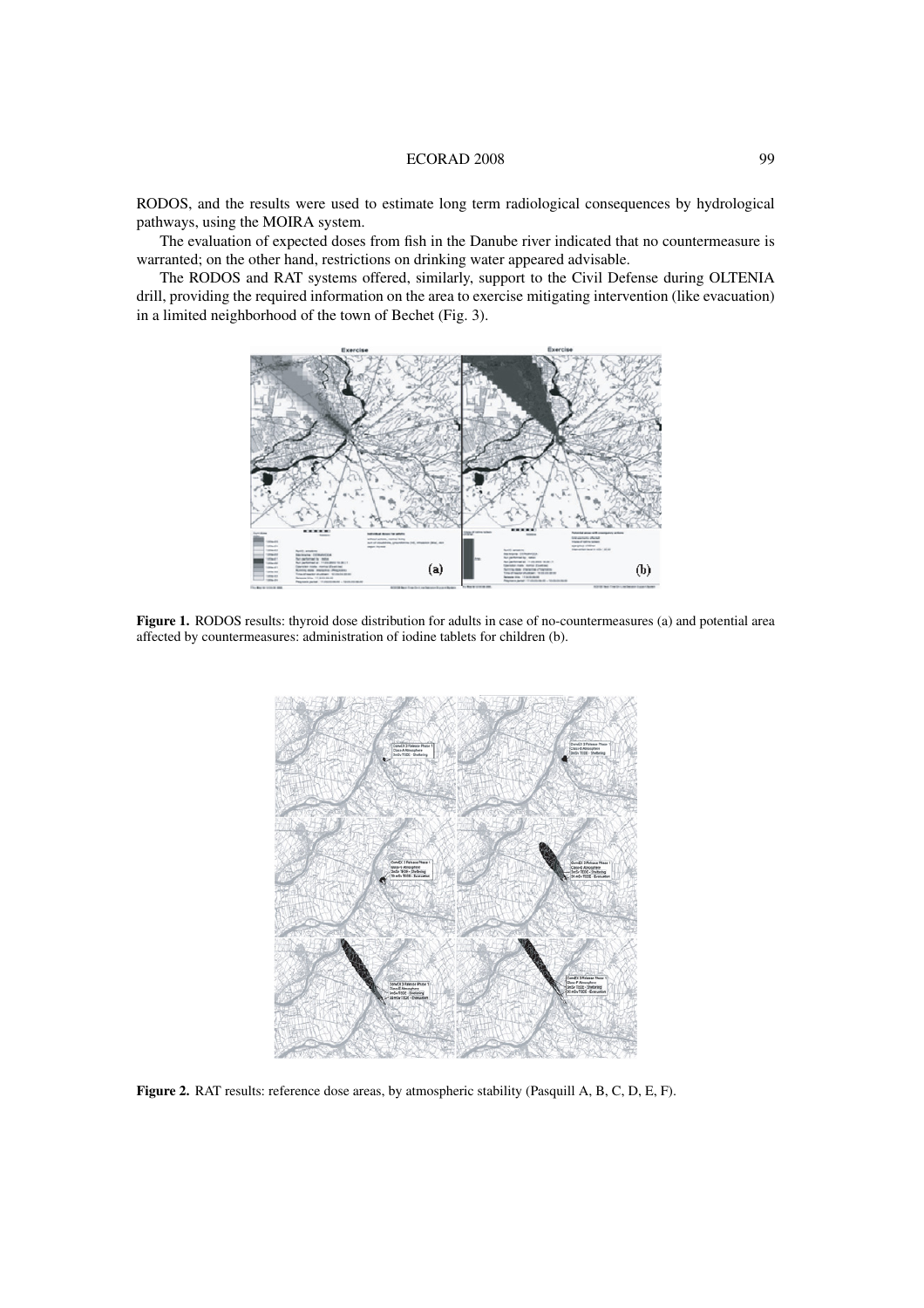

**Figure 3.** Evacuation area at Bechet, near Kozloduy, by (a) RODOS, and (b) RAT.

Drill debriefings have outlined several *shared findings*. These have confirmed:

- (i) the effective role and weight that tends to be retained, in actual practice, by the extra-academic civil defense and regulatory – authorities for the decision support systems in the response to abnormal nuclear events;
- (ii) the productive complementarity of major, reference DSSs like RODOS, developed for crossnational compatibility and comparability purposes, on the one hand, and home-made facilities traditionally developed and deployed in vocational research institutions, enjoying the leverage that follows from an organic evolvement, responsive to local needs and drawing upon effectively available resources; and
- (iii) the merits of employing expert systems to avoid stress and psychological pressure, confusion or inappropriate decisions in the early phase of emergencies.

On a more analytic and meditative line, these authors have also detected;

- (iv) a need for re-designing the MS&V interfaces of, especially, the heavy-weight DS systems, in order to meet the quest, on behalf of the emergency managers and field operators, for more flexibility and speed in generating and solving '*what if* ' scenarios, especially in the pre-action phase of response to a crisis;
- (v) a neat preference for, and higher solicitation of the Early-Phase tools available with the DS systems, as compared to the Late-Phase-, cost-efectiveness-, feedback-, even ALARA-oriented etc. components;
- (vi) a persistent difficulty with integrating official, standard, professionally-recognized meteo data resources into the emergency-management-oriented DS process, attributable to a variety of factors including the rigidness and complexity of the established data formats, the lack of a *casual* communication of the parties, costs not discriminating profit-drive from societal urgencies, and a certain ambiguity of mission statements, of national meteorologies and the radiological expertise – an issue that needs to be addressed with, perhaps, more candor and will of co-operation; and
- (vii) the *interim* value of devising effective *and* law-complinat ways and means to data-mine Internetbased meteo and other (e.g. GIS) data resources, to fill pressing operational needs of DS systems – also calling for equipping the DS with the appropriate, tapping interfaces.

#### **Acknowledgments**

This work was supported by the National Agency for Science, Technology and Innovation, projects CEEX 05-D11- 40 and PN 06 35 04 01.